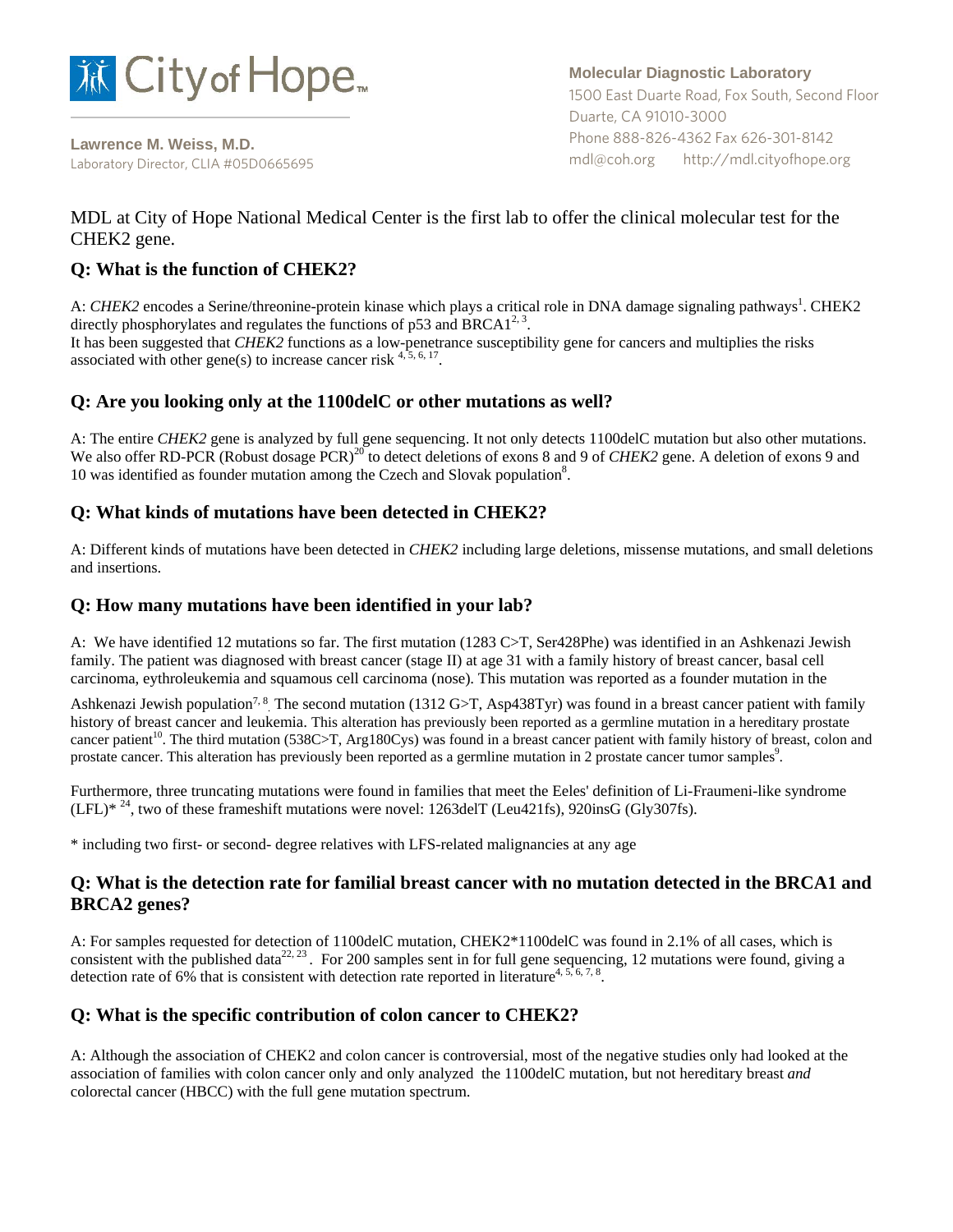

**Lawrence M. Weiss, M.D.** Laboratory Director, CLIA #05D0665695

### **Molecular Diagnostic Laboratory**

1500 East Duarte Road, Fox South, Second Floor Duarte, CA 91010-3000 Phone 888-826-4362 Fax 626-301-8142 mdl@coh.org http://mdl.cityofhope.org

One study found that the 1100delC variant of the *CHEK2* gene was present in 18% of 55 families with hereditary breast *and*  colorectal cancer (HBCC)\*  $17$ .

Two other groups reported that the *CHEK2* mutations were associated with a two-fold increased risk of colon cancer <sup>18, 19</sup>. Thus, twofold increase in cancer risk for *CHEK2* mutation carriers represents a surplus to the cancer risk among the families with CHEK2 mutations that is due to the unknown susceptibility gene<sup>17</sup>.

\*HBCC phenotype was defined as a family with breast cancer characterized by the presence of at least two patients with breast cancer who were first- or second-degree relatives and of whom at least one is diagnosed before age 60 years *and*

1. at least one patient with breast cancer and colorectal cancer diagnosed at any age; *or*

2. at least one individual with colorectal cancer diagnosed before age 50 years who was a first- or second degree relative of a patient with breast cancer; *or*

3. at least two patients with colorectal cancer diagnosed at any age of whom at least one was a first or second-degree relative of a patient with breast cancer<sup>17</sup>.

# **Q: What are the clinical indications for CHEK2 testing?**

A: According to the published literature, several indications are recommended for referring patients:

1. Women with bilateral breast cancer with no mutation detected in the *BRCA1* and *BRCA2* genes could be the first selection criteria.

A study has shown that first-degree relatives of bilateral breast cancer cases who carried the CHEK2\*1100delC allele had an 8.1-fold increased risk of breast cancer<sup>1</sup>. The cumulative risk by age 80 years was 58.8% (95% CI 33.8– 85.3%) for CHEK2\*1100delC carriers with a first-degree relative affected with bilateral breast cancer<sup>6</sup>.

- 2. Women with familial breast and ovarian cancer (4 or more cases) with no mutation detected in the *BRCA1* and *BRCA2*  genes. The likely chance to have CHEK2 mutation detected in those families would be  $5\%$ <sup>8</sup>
- 3. Men with breast cancer with no mutation detected in the *BRCA2* gene. A study has shown that a CHEK2\*1100delC allele confers about a 10-fold increased risk of breast cancer in males<sup>4</sup>
- 4. Hereditary breast *and* colorectal cancer (HBCC) with no mutation detected in the *BRCA1* and *BRCA2* genes. A *CHEK2* mutation was reported in 18.2% families with hereditary breast *and* colorectal cancer (HBCC)<sup>17</sup> and was associated with an two-fold increased risk of colon cancer<sup>18, 19</sup>
- 5. Previous evidence suggests that mutations in *CHEK2* are also associated with prostate cancer and an increased risk for thyroid cancers<sup>9, 10, 11</sup>
- 6. Individuals with Li-Fraumeni syndrome, Li-Fraumeni-like syndrome or phenotypically suggestive of LFS with no mutation detected in p53 gene<sup>12, 13, 14, 21</sup>
- 7. If a mutation has been identified in an affected family member*,* with genetic counseling *at-risk relatives may*  consider CHEK2 known mutation detection analysis.

### **Q: Do you propose to offer this test only to affected, and if so at what a priori BRCA risk as calculated by the existing models?**

A: Usually, we sequence the proband first. If a mutation has been identified in an affected family member, with genetic counseling, at-risk relatives may consider *CHEK2* known mutation detection analysis. Although the available research data is limited to give a definite figure of the prior BRCA risk, women with the CHEK2\*1100delC mutation have the above two-fold increased risk of breast cancer, which equal to about 16% of lifetime risk.